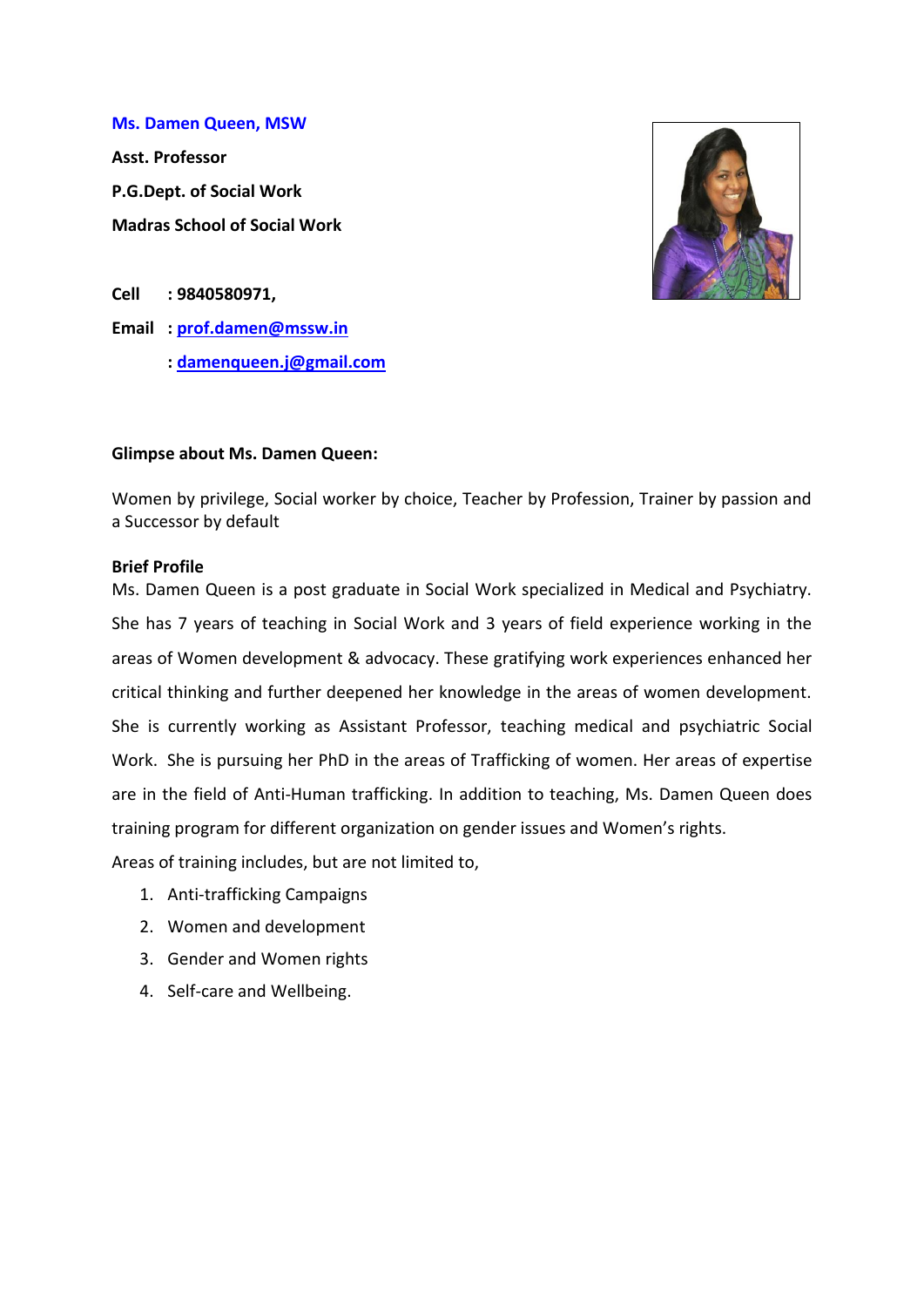# **ACHIEVEMENT:**

- o Received Best Scholar Award at the Annual National conference of All Indian Association for Medical Social Work Professionals organized at JIPMER, Pondicherry 2019.
- o Received Best Speaker Award on Vigilance Awareness week-2017 organized by ONGC, India.
- o National Eligibility test for lectureship (NET/JRF) in 2011 and also awarded as Junior Research Fellow (JRF) in Social work. Score 98/100 in specialization paper.
- $\circ$  Special prize winner for Medical and Psychiatry Social Work from the Department of Social work, 2010 Madras Christian College.
- o Deputed as an International exchange student to the University of South Australia (UNISA) in 2009 to pursue third semester along with field work.
- o Selected to peruse Research training course on Gender and Women's studies offered by Centre for women studies, Delhi- sponsored by Indian Council For Social Science Research (ICSSR)

# **Academic Qualifications:**

- 1. Pursuing PhD at Bishop Heber College, Trichy.
- 2. 2011. Gender and women's studies at Centre for Women Studies, New Delhi
- 3. 2012 Junior Research Fellow (JRF) in Social work.
- 4. 2010 MSW- Master of Social Work Specialized in Medical and psychiatric social work Madras Christian College, Tambaram, Chennai
- 5. 2009 Exchange Student Program to the University of South Australia (UNISA) completed course on Mental health in Australia.
- 6. 2008 BSC- Biotechnology, Women's Christian college, Chennai-2006

# **Work Experience:**

- $\checkmark$  2013-tilll date Assistant Professor, P.G Department of Social Work, Madras School of Social Work.
- $\checkmark$  2012-2013 Project Coordinator, Public Health Foundation of India
- $\checkmark$  2011-2012 Program Manager, Positive Women Network, Chennai.
- $\checkmark$  2011. Project Associate, Centre for Advocacy & Research.
- $\checkmark$  2010 Researcher, Department of Evaluation and Applied Research, Government of Tamil Nadu, Chennai.
- $\checkmark$  2009 Volunteer, Southern chronic illness Centre, Adelaide, South Australia

# **Subjects Handled:**

- **•** Social Work with Groups
- **•** Social Legislation
- **Psychology**
- **Women and Development**
- **Management of Organisation**
- **Community Health**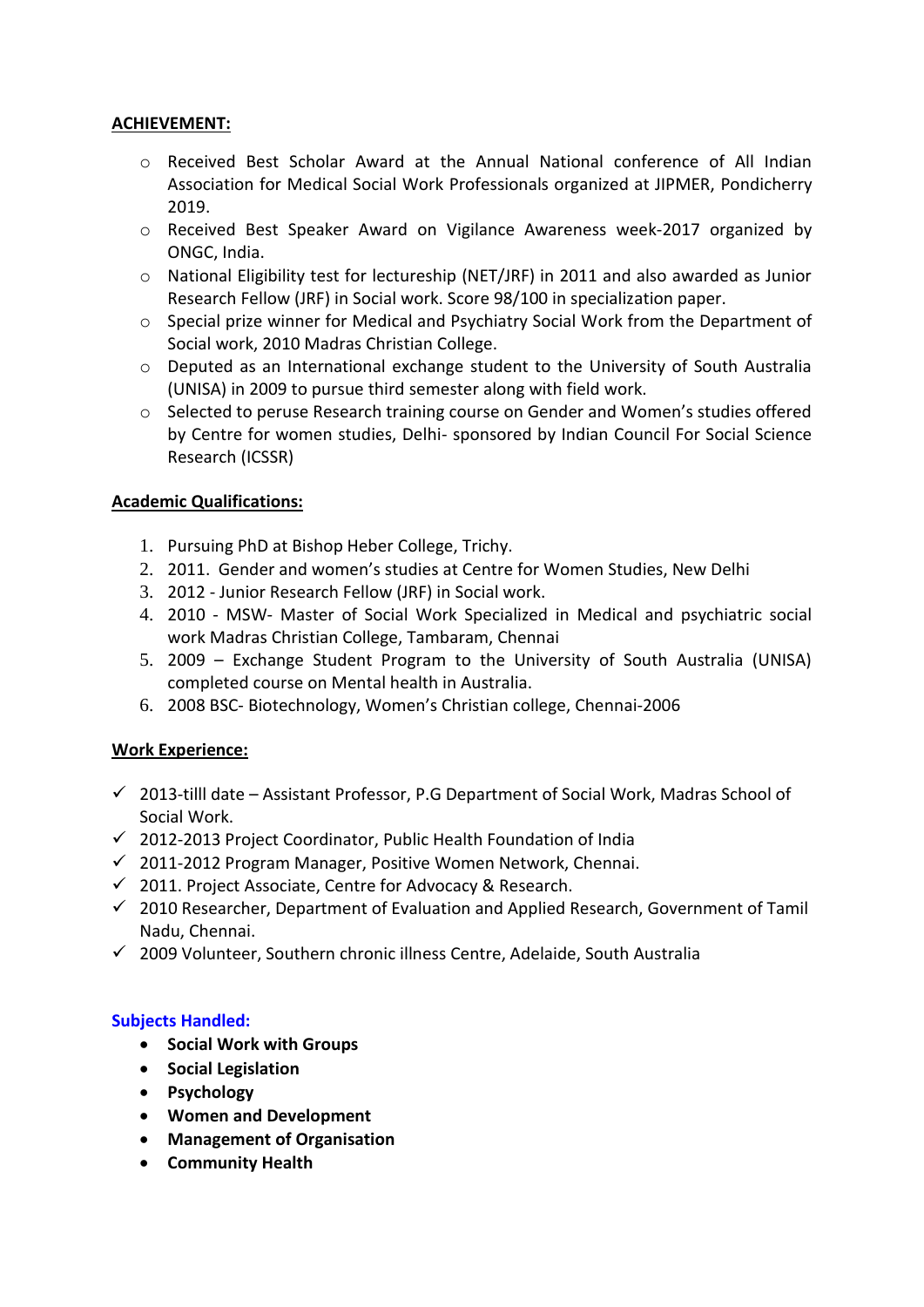- **Clinical Social Work**
- **Medical Social Work**
- **Psychiatric Social Work**
- **Disability and Social Work**

# **Research Experience:**

#### **Ongoing Research**

- 1. "The Study on Effective Implementation and to analyse the actual status of the eligible beneficiaries of Sponsorship and Foster Care of ICPS in Tamil Nadu" Funded by State Child Protection Society, Department of Social Defence, Government of Tamil Nadu.
- 2. Reducing Adolescent Depression in India: Cultivating Adolescent Life Skills (RADICALS) Funded by World Vision India, Chennai. Intervention study in 15 Corporation Schools in Chennai Zone (1-10)

#### **Completed Research Projects:**

- 3. Need Assessment Survey for FCA CSR initiative in 9 villages in Kancheepuram and Thiruvannamalai, Funded by FCA - [Fiat Chrysler Automobiles, Chennai, India](https://www.google.com/url?sa=t&rct=j&q=&esrc=s&source=web&cd=2&ved=2ahUKEwjpmuKf5-_hAhUYT30KHaGAAg4QFjABegQIAhAB&url=https%3A%2F%2Fwww.glassdoor.co.in%2FSalary%2FFCA-Fiat-Chrysler-Automobiles-Chennai-Salaries-EI_IE149.0%2C29_IL.30%2C37_IM1067.htm&usg=AOvVaw3VSFWxNBRwrNWLd0zRSbdL) Districts. In the year 2018-2019
- 4. Need assessment on Youth Employability skills at Thiruvallur District in the year 2017-2018 Funded by Michelin Tyres pvt. Chennai. State level study conducted among 10 villages in Thiruvallur District.
- 5. Impact evaluation of socio-economic interventions among person affected with leprosy in the year 2016-2017 Damien Foundation India Trust in 2016. National Study conducted at 4 states (Jharkhand,Bihar,Andra Pradesh, Tamil Nadu**)**
- 6. A study on Socio-Economic assessment of flood affected region in Cuddalore in association with A.K Foundation 2016.
- 7. Access, bottleneck, cost and equity (ABCE) in health care delivery in Tamil Nadu along with Public Health Foundation of India.
- 8. Evaluation study on 'Landslide mitigation works in Nilgiris District' in Tamil Nadu
- 9. A study to find the kind of intervention adopted by company- MFI & NGO in the development of target client in Chennai" in association with PIONEER TRAD Chennai.

#### **Publication details:**

- 1. Examining the Level of Hope Among the Survivors of Human Trafficking In Chennai, Think India Journal, UGC-CARE Journal, ISSN:0971-1260 Vol-22-Issue-10-November-2019
- 2. A study on the Socio-Cultural Factors Contributing to the trafficking of young Girls and Women - Gender Perspective, Shanlax International Journal of Arts, Science and Humanities, UGC Approved Journal Number: 43960, ISSN 2321-78X, Volume-5,Special Issue -4, March -2018.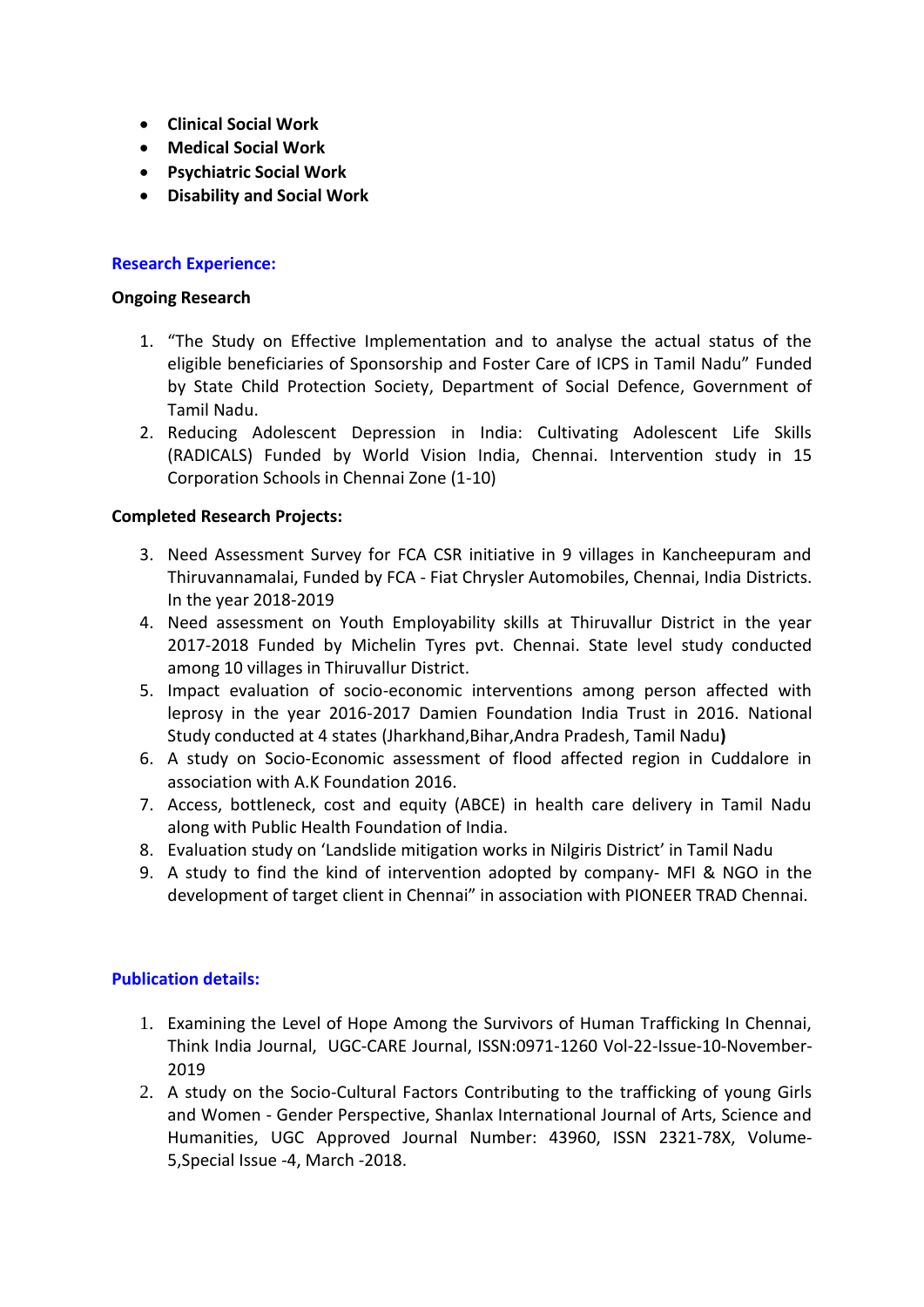- 3. Medical social work intervention in Hospital setting: Role of social Worker in Dealing with chronically ill patients. International Journal of Research in Social Sciences (UGC NO -48887) February 2019, Volume-9 , issue-2 Peer Reviewed ISSN:2249-2496
- 4. Role and Approaches of Social Work in the public health Domain. International Journal of Research in Social Sciences (UGC NO -48887). February 2019, Volume-9, issue-2 Peer Reviewed ISSN: 2249-2496.
- 5. Mental Health implications of Trafficked Women: Issues and Challenges, Review of Research, UGC Approved Journal. No.4514, ISSN: 2249-894X, Volume- 8, Issue-4 January -2019, Impact factor 5. 7631
- 6. Factors contributing to the trafficking of young girls and women" Shanlax International Journal of Arts and Science & Humanities, March 2018 Peer Reviewed ISSN: 2321-788X.
- 7. "Resilience a key factor in the rehabilitation"- of rescued bonded labourers at Thiruvallur District, Published in Kaav International Journal of Arts, Humanities & Social Science. ISSN: 2348-4349 2014.
- 8. A study on the support system of rescued bonded labourers in Tamil Nadu Joining Hands and Changing Lives in Social Work. Emerald Publishers Chennai, 2014. ISBN:978-81-7966-382-0
- 9. A study on the vulnerability factor of Women living with HIV/AIDS in Chennai, Published in Journal of Management and Science. Volume.II October 2015. ISSN:2249-1260
- 10. A Study on self-esteem level of rescued bonded labours in thiruvallur Published by Emerald Publisher, Casa Major Road, Egmore, Chennai, 2014. ISBN:978-81-7966-382-  $\Omega$
- 11. HIV-An Epidemic for women Published in Journal of Management and Science, ISSN 2250-1819/EISSN 2249-1260. Vol:1 Oct 2015.
- 12. "Disability as asocial construct: Feminist approach to disability. Published at International Conference &Expo-2016 on "Inclusion Matters- Making a Difference.
- 13. Impact of Life skill among the school going adolescents in Chennai Published in Shanlax International Journal of Arts and Science & Humanities, Vol-3, 2017 ISSN:2321-788X.
- 14. Published an Research article on " A Study on self-esteem level of rescued bonded labours in thiruvallur District at International conference conducted by Madras School of Social Work, Dept of Social work (SF) Chennai, Tamil Nadu, ISBN:978-81- 7966-382-0 published by Emerald Publisher, Casa Major Road, Egmore, Chennai. Year of Publication (2014).
- 15. Published a Research article on " HIV-An Epidemic for women.in Journal of Management and Science, ISSN 2250-1819/EISSN 2249-1260. Vol:1 Oct 2015. Published at Madras Christian College, Tambaram. Year of Publication (2014).